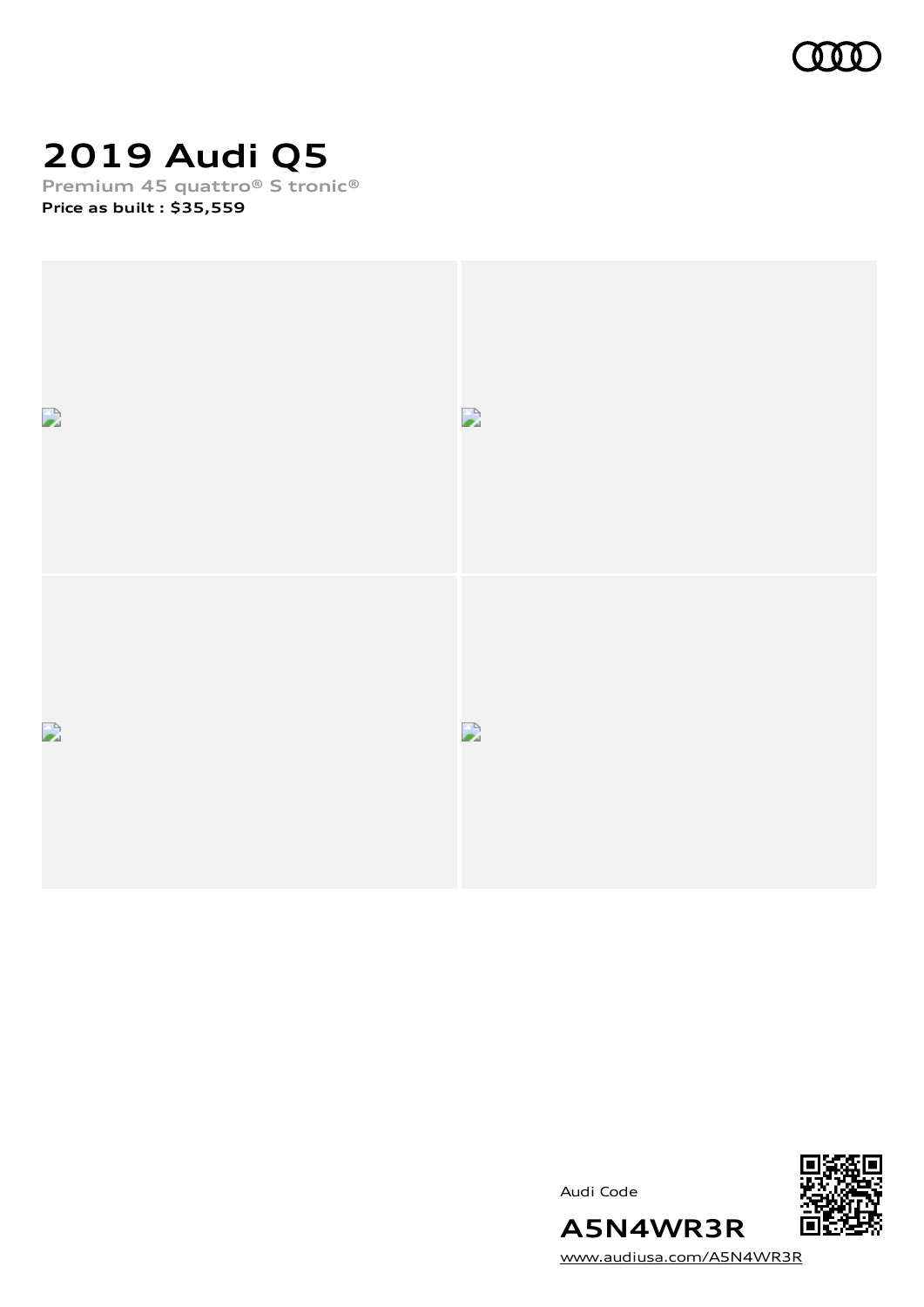### **Summary**

**Audi 2019 Audi Q5** Premium 45 quattro® S tronic®

**Price as buil[t](#page-10-0)** \$35,559

#### **Exterior colour**

Ibis White

### $\overline{\phantom{a}}$

#### **Further Information**

Type of vehicle Used car Mileage 36,635 miles No

**Warranty**

#### **Interior colour**

| Seats     | Atlas Beige              |
|-----------|--------------------------|
| Dashboard | Granite Gray/Atlas Beige |
| Carpet    | Granite Gray             |
| Headliner | Atlas Beige              |

#### **Audi Code** A5N4WR3R

**Your configuration on www.audiusa.com** [www.audiusa.com/A5N4WR3R](https://www.audiusa.com/A5N4WR3R)

**Commission number** 639d1f810a0e0971237a

#### **Technical Specifications**

| Engine type                  | 2.0-liter four-cylinder                       |
|------------------------------|-----------------------------------------------|
| stroke                       | Displacement/Bore and 1,984/82.5 x 92.8 cc/mm |
| Torque                       | 273 @ 1,600 - 4,500 lb-ft@rpm                 |
| Top track speed              | 130 mph mph $1$                               |
| Acceleration (0 - 60<br>mph) | 5.9 seconds seconds                           |
| Recommended fuel             | Premium                                       |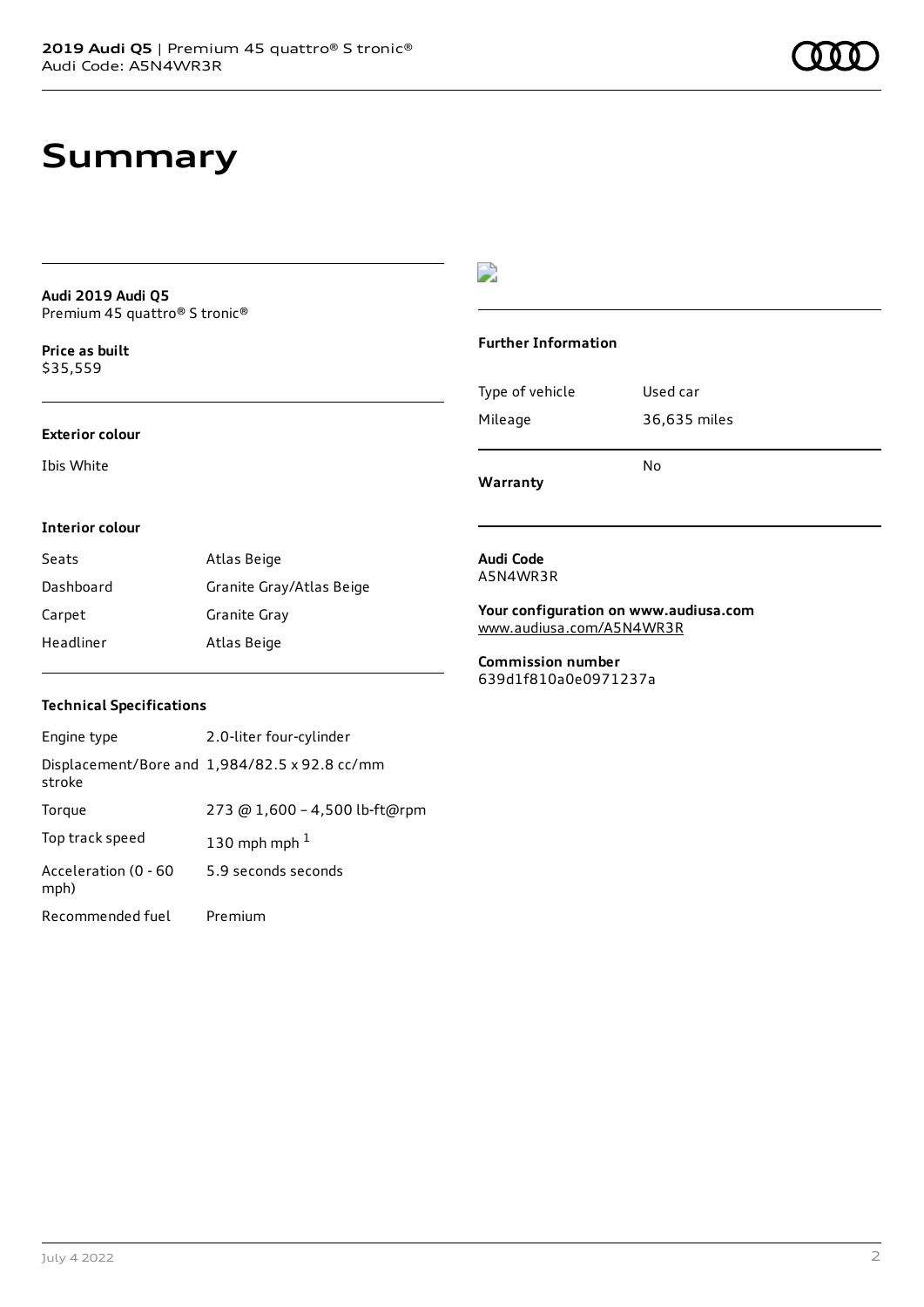# **Equipment**

Ibis White

Audi advanced key-keyless start, stop and entry

Power-adjustable, auto-dimming, power-folding, heated exterior side mirrors with memory

Convenience package

Panoramic sunroof

Audi pre sense® rear

Audi side assist

SiriusXM® Satellite Radio

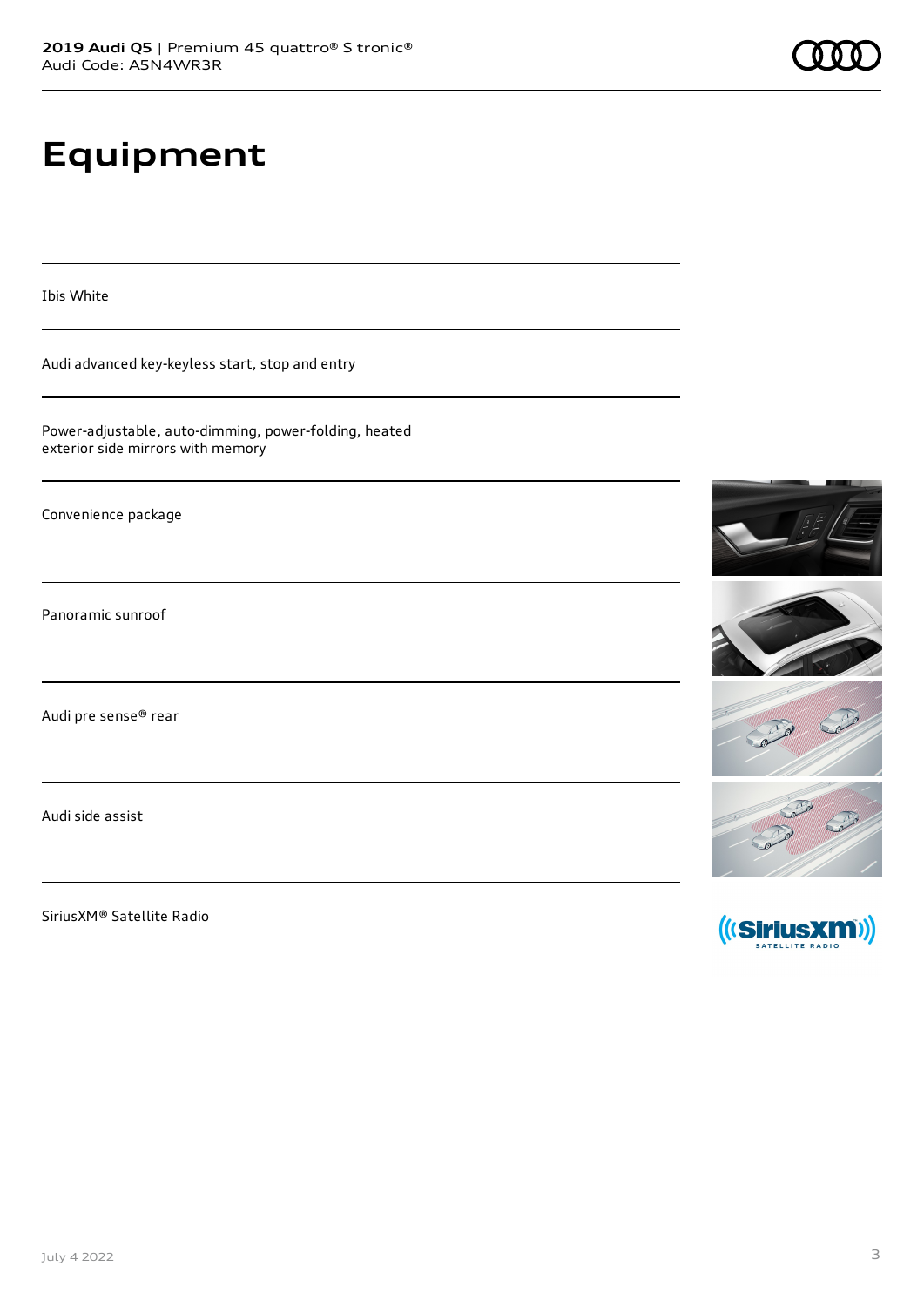| 4UB             | Driver and front passenger airbags                               |
|-----------------|------------------------------------------------------------------|
| UH <sub>1</sub> | Electromechanical parking brake                                  |
| 8T2             | Cruise control with coast, resume and<br>accelerate features     |
| VC <sub>2</sub> | Garage door opener (HomeLink®)                                   |
| 4H5             | Electronic child locks                                           |
| OZ7             | Electromechanical power steering                                 |
| 7K6             | Tire-pressure monitoring system                                  |
| 4X3             | Front thorax side airbags and Sideguard®<br>head curtain airbags |
| 3B7             | Lower Anchors and Tethers for Children<br>(LATCH) in rear seats  |
|                 |                                                                  |

#### **Exterior**

| 1D8             | Provision for towing bracket                             |
|-----------------|----------------------------------------------------------|
| 1S1             | Car jack                                                 |
| 1 B A           | Dynamic suspension system                                |
| 3S1             | Aluminum roof rails                                      |
| 5]1             | Adaptive rear spoiler                                    |
| 8IH             | Xenon plus headlights with LED daytime<br>running lights |
| HX <sub>2</sub> | 18" 235/60 all-season tires                              |
| 8SP             | LED taillights with dynamic turn signals                 |
| VW1             | Rear privacy glass                                       |
| 4ZB             | Aluminum trim around exterior windows                    |
| 40R             | 18" 5-double-spoke-dynamic design wheels                 |

| <b>Interior</b> |                                                                                     |
|-----------------|-------------------------------------------------------------------------------------|
| QE1             | Storage package                                                                     |
| 4M3             | Four beverage holders                                                               |
| 7M0             | Plastic door sill inlays                                                            |
| 6N)             | Cloth headliner                                                                     |
| <b>9AQ</b>      | Three-zone automatic climate control                                                |
| 417             | Auto-dimming interior rear view mirror with<br>digital compass                      |
| 001             | LED interior lighting package                                                       |
| 1XW             | Three-spoke multifunction steering wheel                                            |
| 7F <sub>9</sub> | Leather-wrapped gear selector                                                       |
| 4E7             | Power tailgate                                                                      |
| 5XF             | Driver and front-passenger extendable sun<br>visors with illuminated vanity mirrors |
| <b>3NS</b>      | Sliding, split folding 40/20/40 rear<br>seatbacks with adjustable recline           |
| 7HA             | Without extended leather package                                                    |
| N1F             | Leather seating surfaces                                                            |
| 4A3             | <b>Heated front seats</b>                                                           |
|                 |                                                                                     |

| 5MG | Dark Brown Walnut Wood inlays |
|-----|-------------------------------|
|     |                               |

**Infotainment and Driver Assistance**

| 6K9 | Audi pre sense® basic and Audi pre sense®<br>city                                                                                             |
|-----|-----------------------------------------------------------------------------------------------------------------------------------------------|
| 2H1 | Audi drive select                                                                                                                             |
| IW3 | Audi connect CARE assistance and security<br>services                                                                                         |
| UI2 | Audi smartphone interface including Apple<br>CarPlay <sup>™</sup> and Google <sup>™</sup> Android Auto <sup>™</sup> for<br>compatible devices |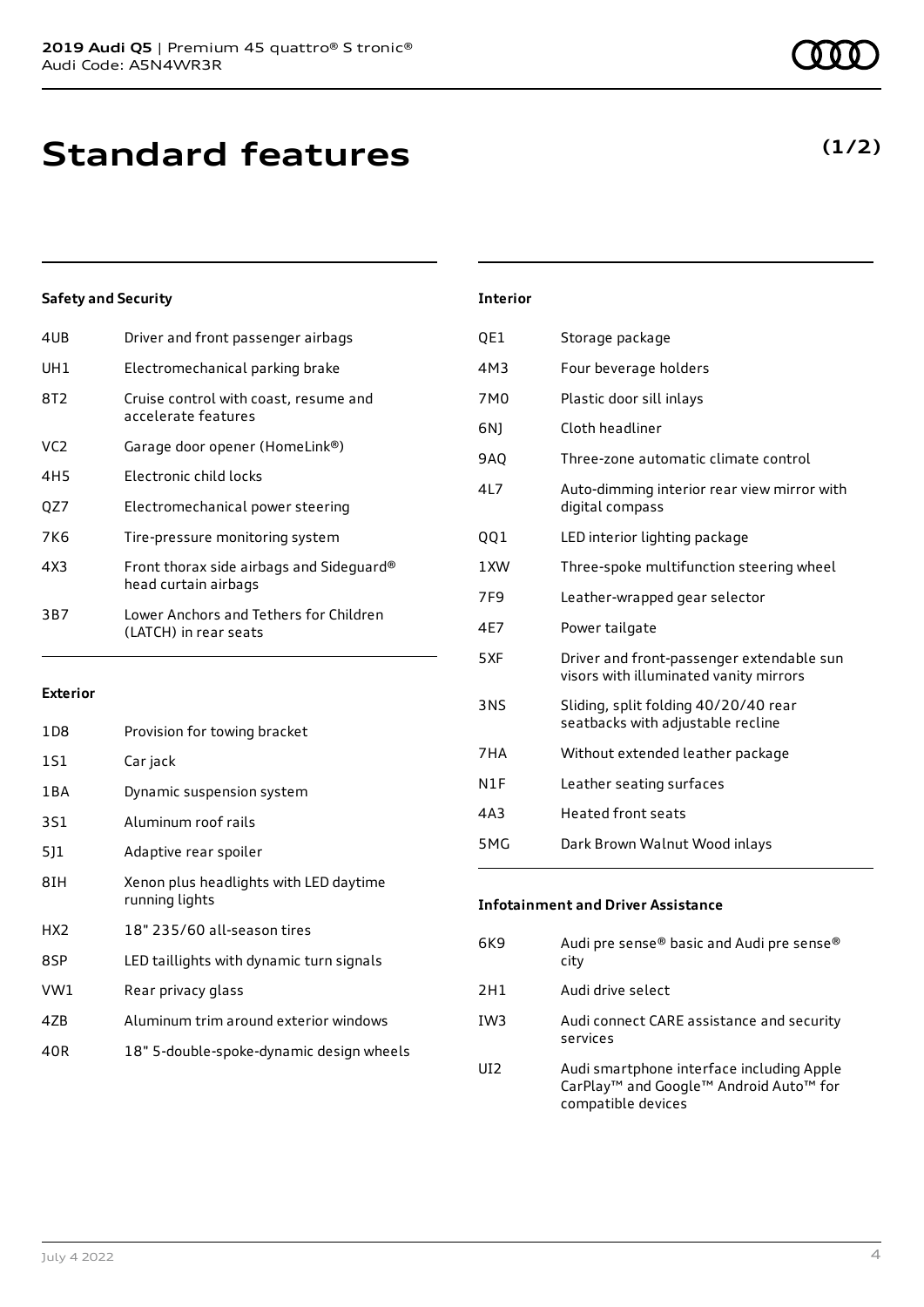## **Standard features**

### **Infotainment and Driver Assistance**

| KA2 | Rear view camera                                                                 |
|-----|----------------------------------------------------------------------------------|
| 9VD | Audi sound system                                                                |
| 9S7 | Color driver information system                                                  |
| 7UH | Connectivity package                                                             |
| I8S | MMI® radio                                                                       |
| 9ZX | BLUETOOTH <sup>®</sup> wireless technology<br>preparation for compatible devices |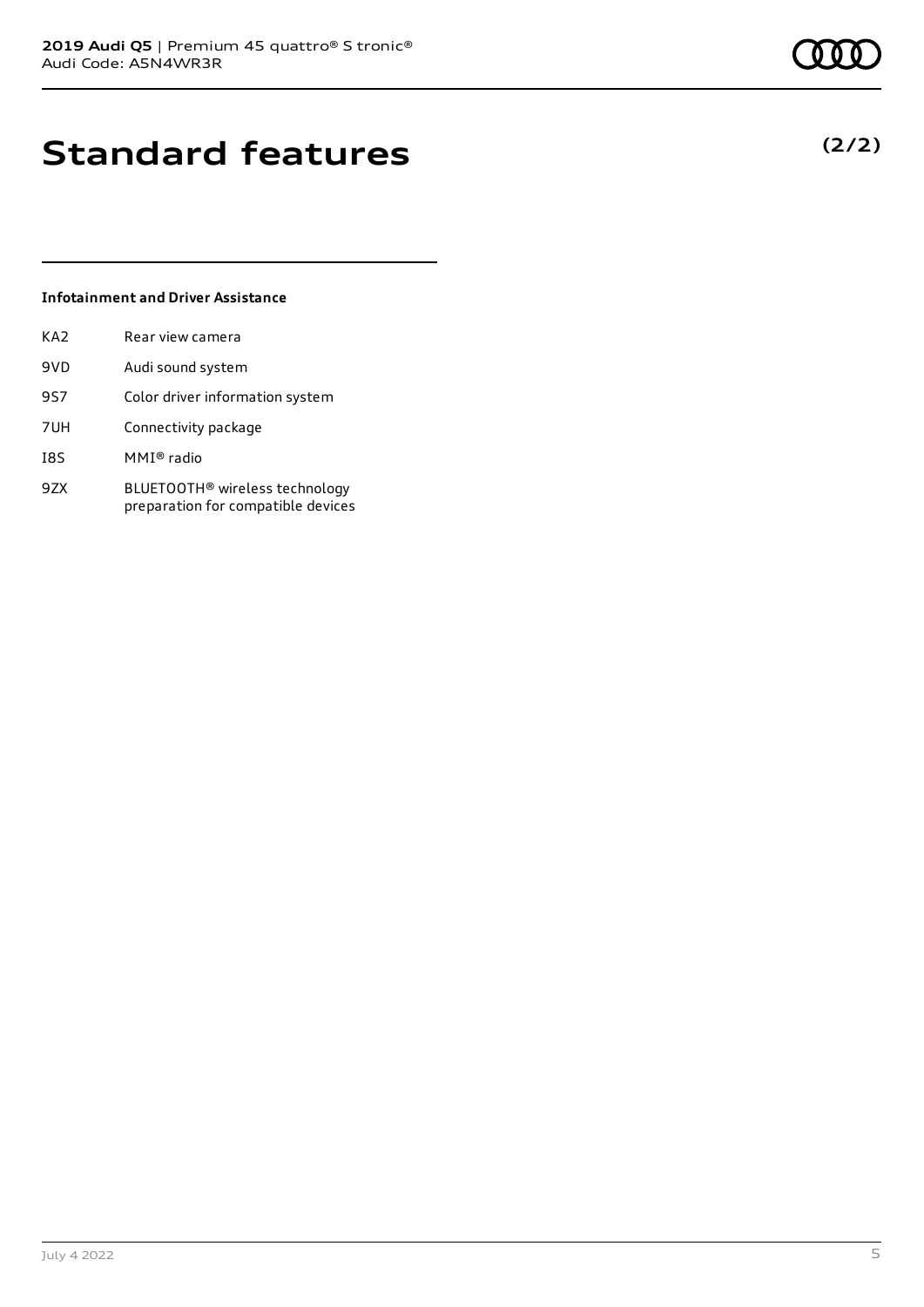## **Dealer remarks**

2019 Audi Q5 2.0T Premium quattro Atlas Beige Leather, ABS brakes, Alloy wheels, Compass, Electronic Stability Control, Front dual zone A/C, Heated door mirrors, Heated front seats, Illuminated entry, Low tire pressure warning, Power Liftgate, Remote keyless entry, Traction control. CARFAX One-Owner. 22/27 City/Highway MPG Awards:

\* 2019 KBB.com Best Buy Awards \* 2019 KBB.com 10 Best Luxury SUVs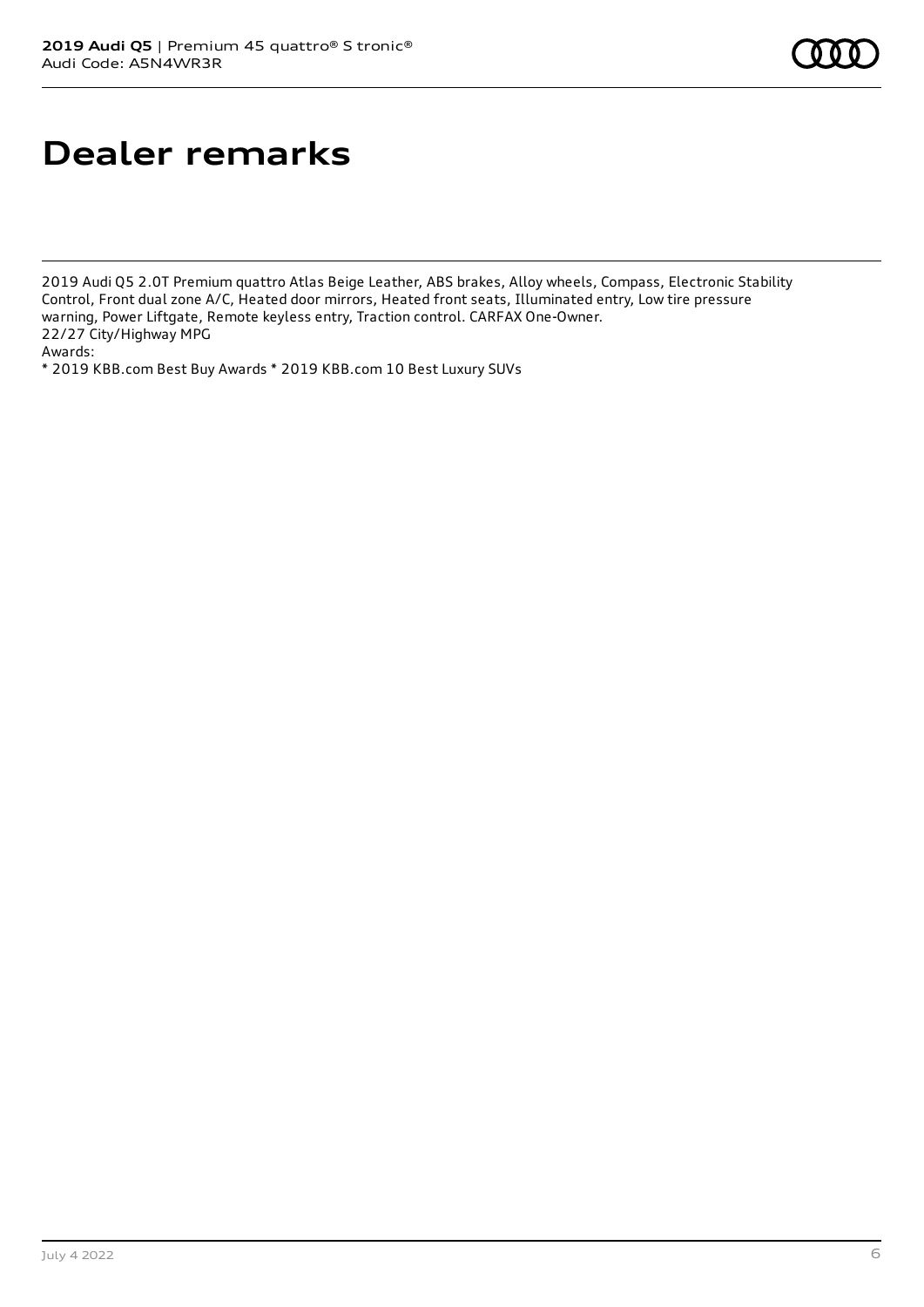## **Technical Specifications**

#### **Engineering | Performance**

| Engine type                                 | 2.0-liter four-cylinder                       |
|---------------------------------------------|-----------------------------------------------|
| Power Level                                 | 45                                            |
| Max. output ps/hp                           | 248 @ 5,000 - 6,000 @ rpm                     |
| Towing capacity                             | 4,400-lb maximum towing capacity<br>lb        |
| Torque                                      | 273 @ 1,600 - 4,500 lb-ft@rpm                 |
| Valvetrain                                  | 16-valve DOHC with Audi valvelift<br>system   |
| Acceleration (0 - 60<br>mph)                | 5.9 seconds seconds                           |
| Engine block                                | Cast-iron                                     |
| Induction/fuel injection Turbocharged/TFSI® |                                               |
| Cylinder head                               | Aluminum-alloy                                |
| stroke                                      | Displacement/Bore and 1,984/82.5 x 92.8 cc/mm |
| Top track speed <sup>1</sup>                | 130 mph mph                                   |

#### **Electrical system**

| Alternator | 110-150 A   |
|------------|-------------|
| Battery    | 420 A/75 Ah |

### **Transmission | Drivetrain**

| Gear ratios: 6th         | 0.508:1                                                                                                                                                   |
|--------------------------|-----------------------------------------------------------------------------------------------------------------------------------------------------------|
| Gear ratios: Final Drive | 5.302:1                                                                                                                                                   |
| Gear ratios: 7th         | 0.386:1                                                                                                                                                   |
| Gear ratios: 4th         | 1.057:1                                                                                                                                                   |
| Transmission             | Seven-speed S tronic <sup>®</sup> dual-clutch<br>automatic transmission and<br>quattro <sup>®</sup> all-wheel drive with ultra <sup>®</sup><br>technology |
| Gear ratios: 2nd         | 2.190:1                                                                                                                                                   |
| Gear ratios: 3rd         | 1.517:1                                                                                                                                                   |
| Gear ratios: Reverse     | 2.750:1                                                                                                                                                   |
| Gear ratios: 1st         | 3.188:1                                                                                                                                                   |
|                          |                                                                                                                                                           |

#### **Steering**

| Steering type                              | Electromechanical power steering<br>system |
|--------------------------------------------|--------------------------------------------|
| Turning diameter, curb- 38.4 ft<br>to-curb |                                            |
| Steering ratio                             | 15.8:1                                     |
|                                            |                                            |
| <b>Suspension</b>                          |                                            |
| Front axle                                 | Five-link front suspension                 |
| Rear axle                                  | Five-link rear suspension                  |

#### **Brakes**

| Front brakes | 13.3 (ventilated disc) in |
|--------------|---------------------------|
| Rear brakes  | 13.0 (ventilated disc) in |

### **(1/2)**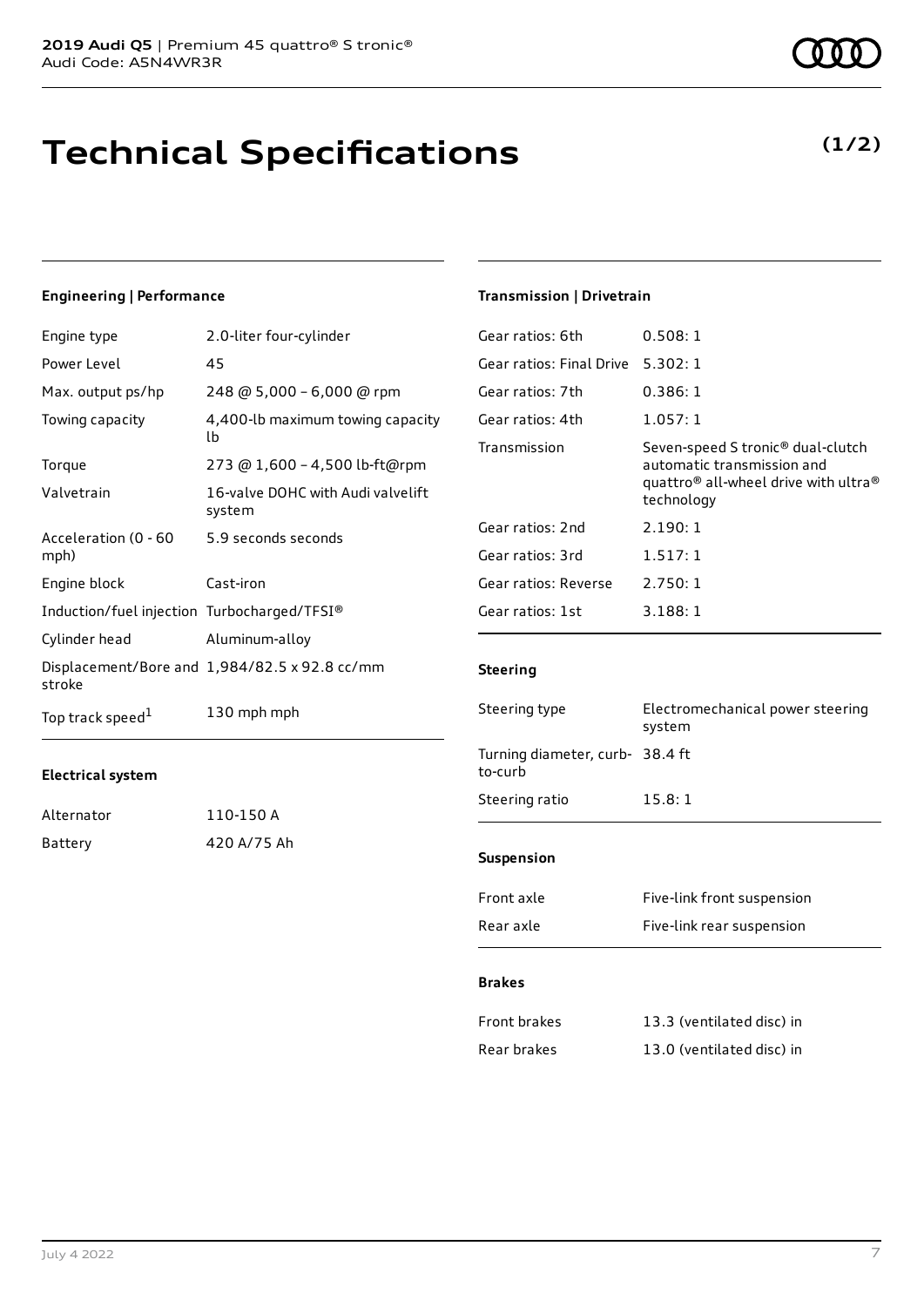## **Technical Specifications**

#### **Body**

| Material                      | Multi-material body construction<br>(steel and aluminum composition) |
|-------------------------------|----------------------------------------------------------------------|
| <b>Warranty   Maintenance</b> |                                                                      |

| Warranty    | 4-year/50,000-mile Audi New<br>Vehicle Limited Warranty                                   |
|-------------|-------------------------------------------------------------------------------------------|
| Maintenance | 12-month/10.000-mile (whichever<br>occurs first) NO CHARGE first<br>scheduled maintenance |

#### **Exterior Measurements**

| Height                           | 65.3 in  |
|----------------------------------|----------|
| Overall width without<br>mirrors | 74.5 in  |
| Length                           | 183.6 in |
| Wheelbase                        | 111.0 in |
| Drag coefficient                 | 0.32 Cw  |
| Overall width with<br>mirrors    | 84.3 in  |
| Track rear                       | 63.3 in  |
| Track front                      | 63.6 in  |
| Curb weight                      | 4,045 lb |
| Ground clearance,<br>loaded      | 8.2 in   |

#### **Interior measurements**

| Seating capacity                          | 5                      |
|-------------------------------------------|------------------------|
| Shoulder room, rear                       | 56.5 in                |
| Head room with front<br>sunroof           | 40.2 in                |
| Leg room, rear                            | 37.8 in                |
| Shoulder room, front                      | 57.7 in                |
| Head room with rear<br>sunroof            | 37.7 in                |
| Head room, rear                           | 39.3 in                |
| Leg room, front                           | 41.0 in                |
| Head room, front                          | 41.7 in                |
| Cargo volume, rear<br>seatbacks up/folded | 25.1/53.1 cu ft, cu ft |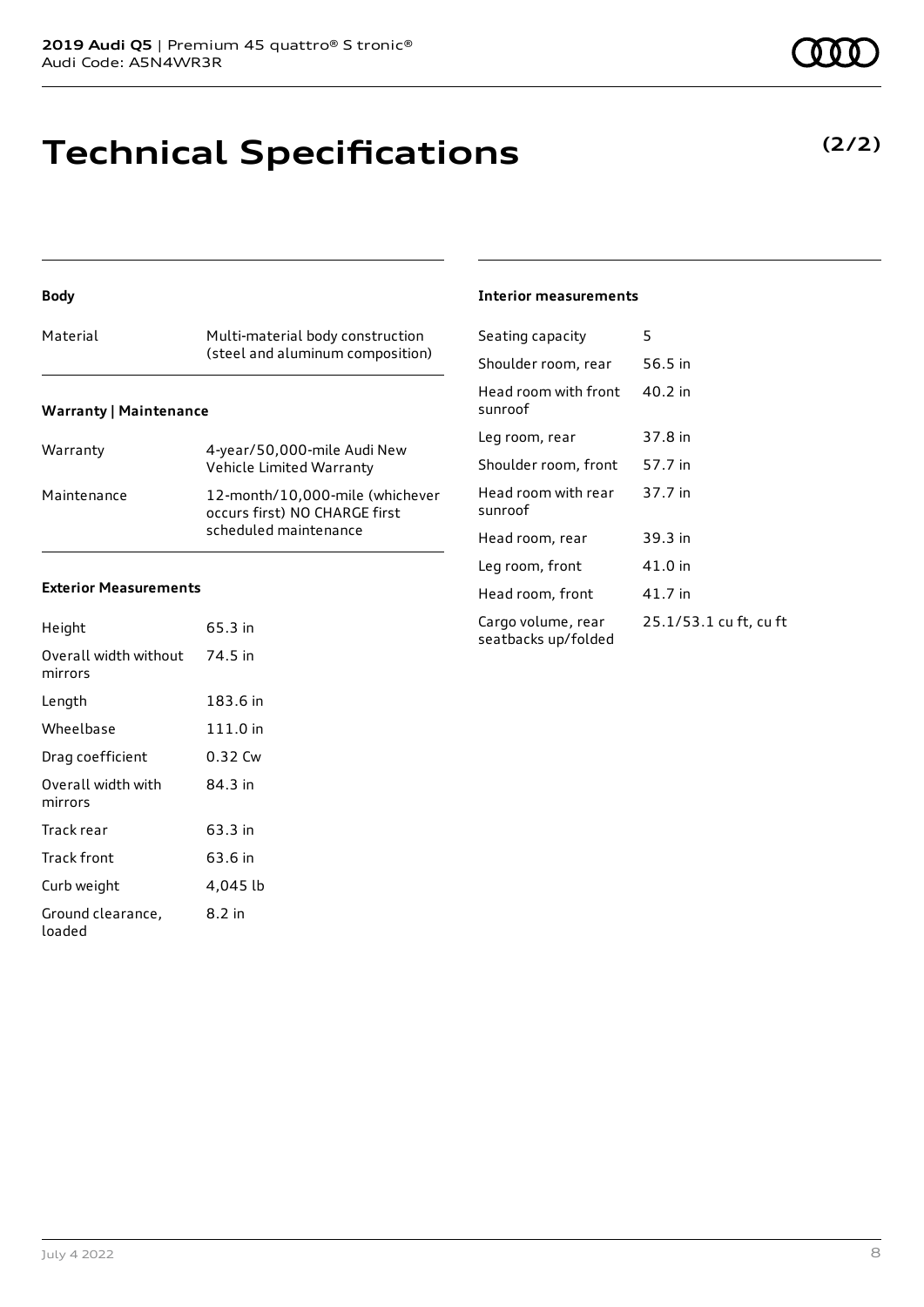### **Consumption- and emission**

**Consumption by NEDC**

combined 24 mpg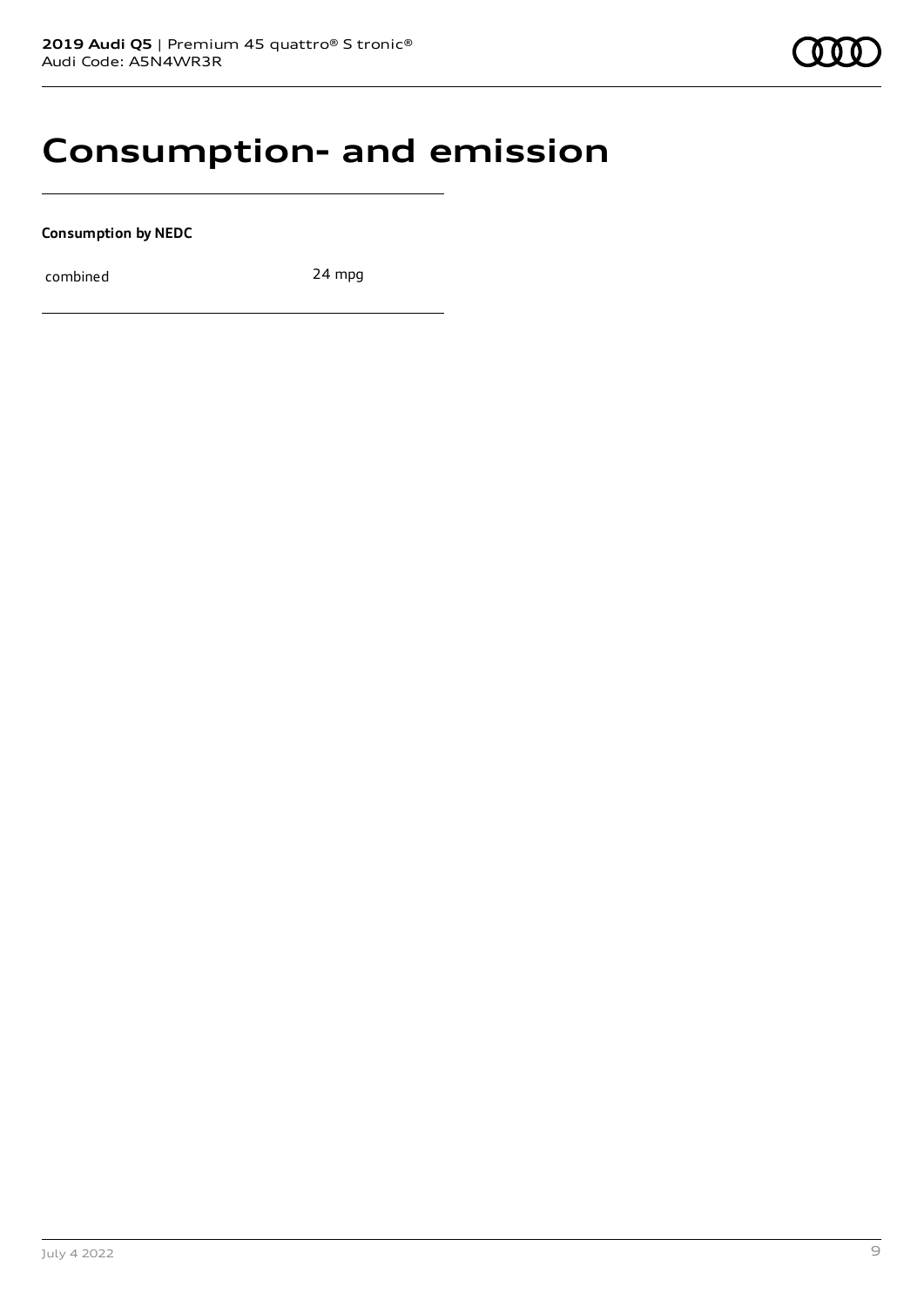

### **Contact**

Dealer **Audi Nyack**

127 Route 59 10960 Nyack NY

Phone: 8453537300 FAX: 8453533956

www: [https://www.audinyack.com](https://www.audinyack.com/)